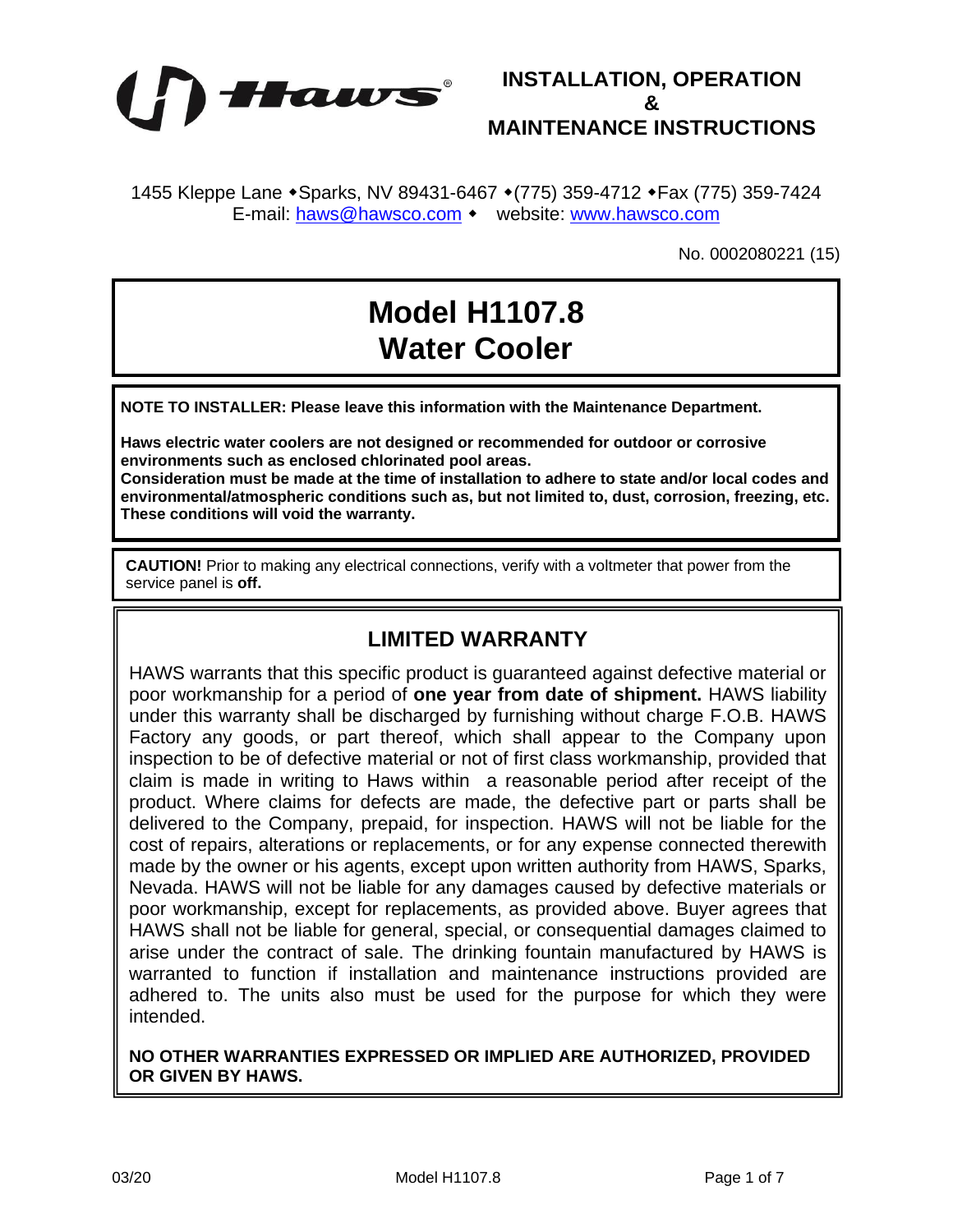#### **SHOULD YOU EXPERIENCE DIFFICULTY WITH THE INSTALLATION OF THIS MODEL PLEASE CALL:**

# **TECHNICAL SUPPORT: 1-800-766-5612**

# **FOR CUSTOMER SERVICE: 1-888-640-4297**

**RECOMMENDED TOOLS**: Hack saw, pipe joint sealant, screwdriver, level, 12" adjustable wrench, 10" pipe wrench, 5/64" hex key wrench, 9/16", 1/2", 7/16" socket wrench or open end wrench.

**LOCATION OF UNIT:** The Model H1107.8 Cooler is a wheelchair accessible drinking water facility. The height dimensions shown, meet current ADA requirements. When installing this unit, local, state or federal codes should be adhered to. If height other than shown is required, then dimensions must be adjusted accordingly.

**SUPPLY LINE**: The minimum recommended line size is 1/2"IPS with 30-90 psi (2-6 ATM) flowing pressure. Where sediment or mineral content is a problem, an inlet filter is recommended.

**PLUMBING CONNECTIONS:** Inlet is 3/8" O.D. push-in type fitting. Waste trap outlet is female 1-1/4" IPS.

| <b>PARTS LIST</b>    |                 |                                       |  |  |
|----------------------|-----------------|---------------------------------------|--|--|
|                      |                 |                                       |  |  |
| <b>MODEL PACKAGE</b> | <b>QUANTITY</b> | <b>ITEMS INCLUDED</b>                 |  |  |
|                      |                 | Mounting Frame (Required - Sold       |  |  |
| MTGFR.7              |                 | Separately)                           |  |  |
|                      | 3               | #10 Sheet Metal Screws                |  |  |
| HCR8                 |                 | Chiller                               |  |  |
| H1107.8              |                 | <b>Bowl Assembly</b>                  |  |  |
|                      |                 | Package supply tubing assembly and    |  |  |
|                      |                 | 2 fittings                            |  |  |
|                      |                 | Panel-bowl back                       |  |  |
|                      |                 | Grille                                |  |  |
|                      |                 | Trap 1-1/4" IPS                       |  |  |
|                      |                 | Package of two each: grille           |  |  |
|                      |                 | attachment, attachment clips, clip    |  |  |
|                      |                 | nuts, #10 sheet metal screws and 6-32 |  |  |
|                      |                 | screws                                |  |  |
|                      | 4               | 5/16 -18 retainer nuts                |  |  |
|                      |                 | $5/16 - 18 \times 1$ hex head screws  |  |  |

**ELECTRICAL CONNECTIONS**: 115VAC, 60HZ, 4.7 AMPS. Chiller wired direct to incoming line, by others.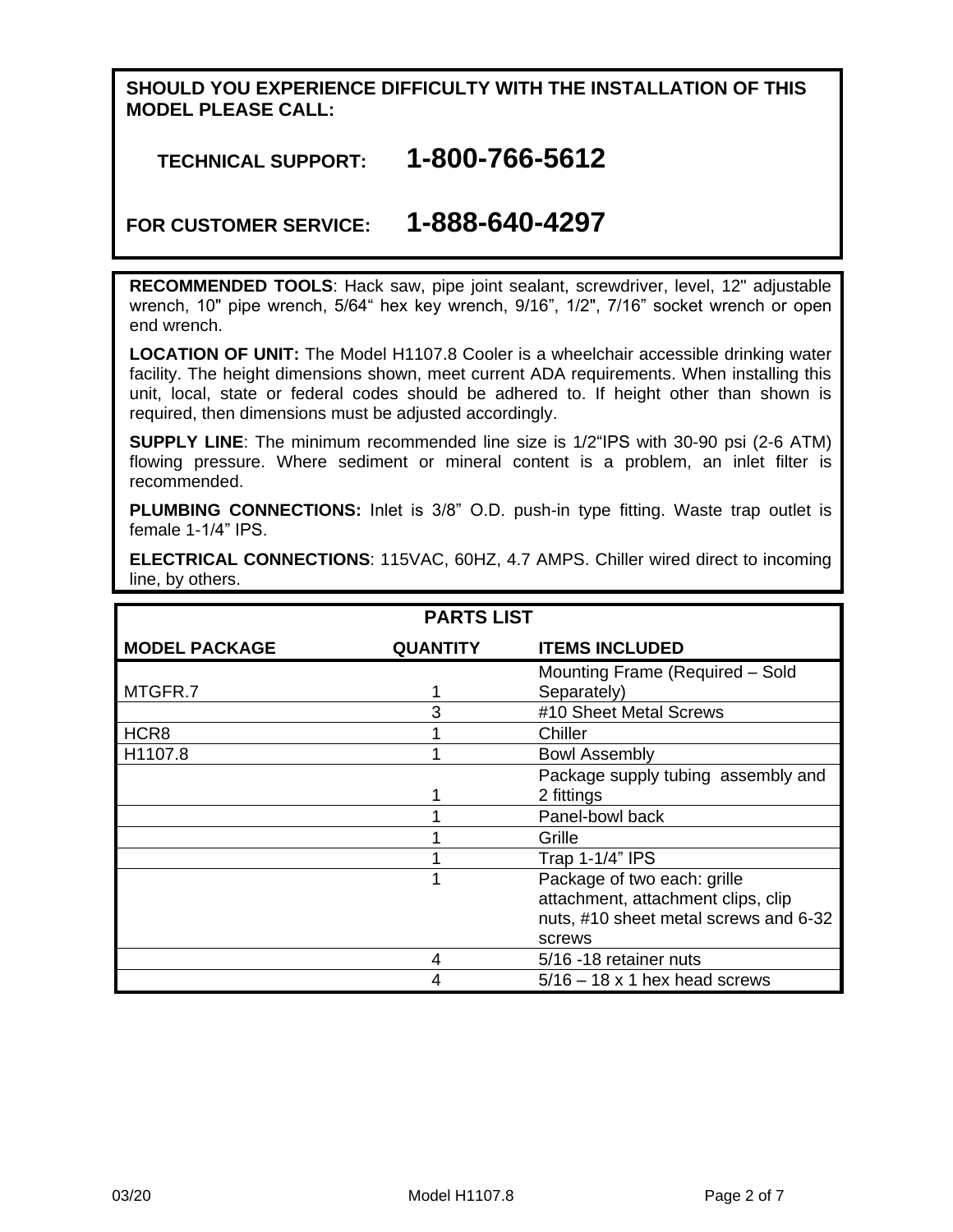# **INSTALLATION PROCEDURE**

#### **GENERAL NOTES:**

The Model H1107.8 Water Cooler assembly requires installation of the mounting frame as described in Steps 1 - 2, then mounting the fountain bowl assembly as described in Steps 3 - 6, and finally completing chiller water and electrical connections and starting chiller per Steps 7 - 11. First check that all required parts are received.

**Grounding may cause electrical feedback into the electric drinking fountain causing an electrolysis, which creates a metallic taste or an increase in the metal content of the water. This condition can be avoided by using dielectric couplings in the assembly. The waste line, which is supplied by the installer, should also have a dielectric (plastic) coupling to completely isolate the assembly from the building plumbing system.**

#### **NOTES:**

- **1. For all plastic push-in type fitting connections, only connect NSF-61 copper or plastic tubing. Stainless steel or glass tubing is not recommended. The following assembly instructions must be followed to ensure a watertight connection:**
	- **a. Cut tubing square and clean.**
	- **b. Mark from end of tube the length of insertion (See table below).**
	- **c. Push tube into the fitting until it bottoms out.**
	- **d. To remove, depress collet and pull tubing out.**

| <b>Tube Sizes</b> | O.D.<br><b>Tolerance</b> | <b>Insertion Depth</b> |
|-------------------|--------------------------|------------------------|
| 1/4"              | ±.005"                   | 11/16"                 |
| 3/8"              | ±.005"                   | 3/4"                   |
| 1/2"              | ±.005"                   | 7/8"                   |

- **STEP 1:** Provide wall opening as detailed in Installation Drawing. Frame must be positioned such that frame flanges overlap and butt against finished wall surface. Mounting holes are provided for #6 sheet metal screws. After frame is positioned in wall, swing chiller support tray into position (See Installation Drawing), align tray holes with holes in frame and fasten with #10 sheet metal screws. Mounted frame must support 50-pound chiller in addition to fountain weight and user generated forces.
- **STEP 2:** Install waste, supply and electrical lines in locations shown in Installation Drawing. Waste and supply lines may be installed for either rear or side entry. Verify proper waste, supply, electrical and frame locations. Use level to verify horizontal and vertical frame mounting to insure proper bowl drainage.
- **STEP 3:** Installation Drawing shows fountain bowl, back panel and grille locations. Unpack bowl and remove bottom plate using 5/64" hex-allen wrench. Install back panel on frame with narrower edge to bottom. Position nut retainers into mounting frame. Install bowl/bracket assembly onto panel using four 5/16-18x1 hex head screws hand tightened.
- **STEP 4:** Remove 1-1/4" IPS outlet elbow from trap as supplied. Install elbow inside frame onto waste stub-outs.
- **STEP 5:** Assemble waste trap onto bowl strainer using seal washer provided and tighten nut hand tight.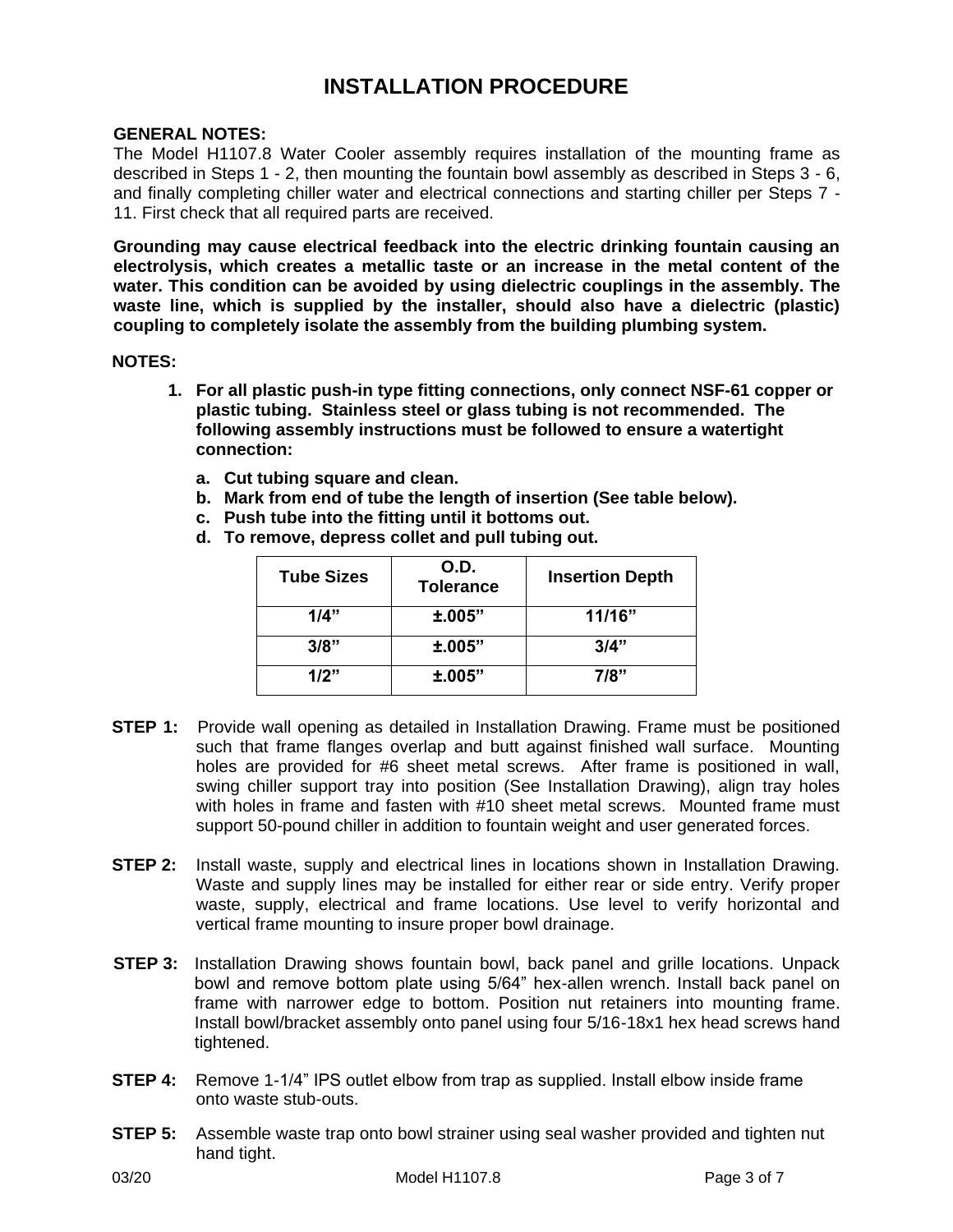# **INSTALLATION PROCEDURE …**

- **STEP 6:** See Figure 1 for detail section view of side screw grille attachment. Unpack grille and insert upper lip behind bottom of back panel, align sides and hold up flush to bottom of back panel. Hold grille against wall and mark centers of grille side slots on wall. Masking tape may be used to prevent finished wall damage from mark. Install the "s" clips in mounting frame using #10 sheet metal screws into pre-drilled holes on lower end of each side of frame. Tighten #10 screw while holding "s" clips centered on wall marks. Check grille fit by installing grille and partially tightening #6-32 socket head screws through side of grille. Ensure proper panel and grille alignment, then tighten the four 5/16-18x1 hex head screws.
- **STEP 7:** Unpack and remove chiller from carton. Remove front panel screws and panel. Do not remove insulating putty and foam from copper tubes or Styrofoam insulation from evaporator coil. Remove any inner packing, which may be around compressor. If applicable, remove junction box cover and electrical knock out on lower right side of housing. Install fittings (supplied) on chiller inlet and outlet tubes (see Installation Drawing).
- **STEP 8:** Thoroughly flush supply line to remove all foreign matter. Remove the grille and connect the 1/2" IPS supply screwdriver stop (not supplied) to stub-out in wall. Place chiller on chiller support tray against right hand side, fully to rear, with condenser (open panel) side facing to front., Install supply 3/8" O.D. tubing (not supplied) between screwdriver stop and chiller inlet. (Cut tubing to proper length, and follow general notes for proper connection procedures for push-in type fittings). Tubing insulation is not normally required on inlet side of chiller. Install insulated tube between fountain and chiller outlet. Open screwdriver stop **wide open** while checking for leaks at all connections. Also check waste for leaks.



**STEP 9:** Adjust bubbler stream height using a small flathead screwdriver inserted through a hole in the center of the push button for increased flow turn clockwise and for decreased flow turn counterclockwise. If flow problems arise, see troubleshooting guide for additional instructions to correct problem. Bubbler stream may lower during short break-in period. Set initial stream height a little high to minimize or eliminate the need for break-in period readjustment.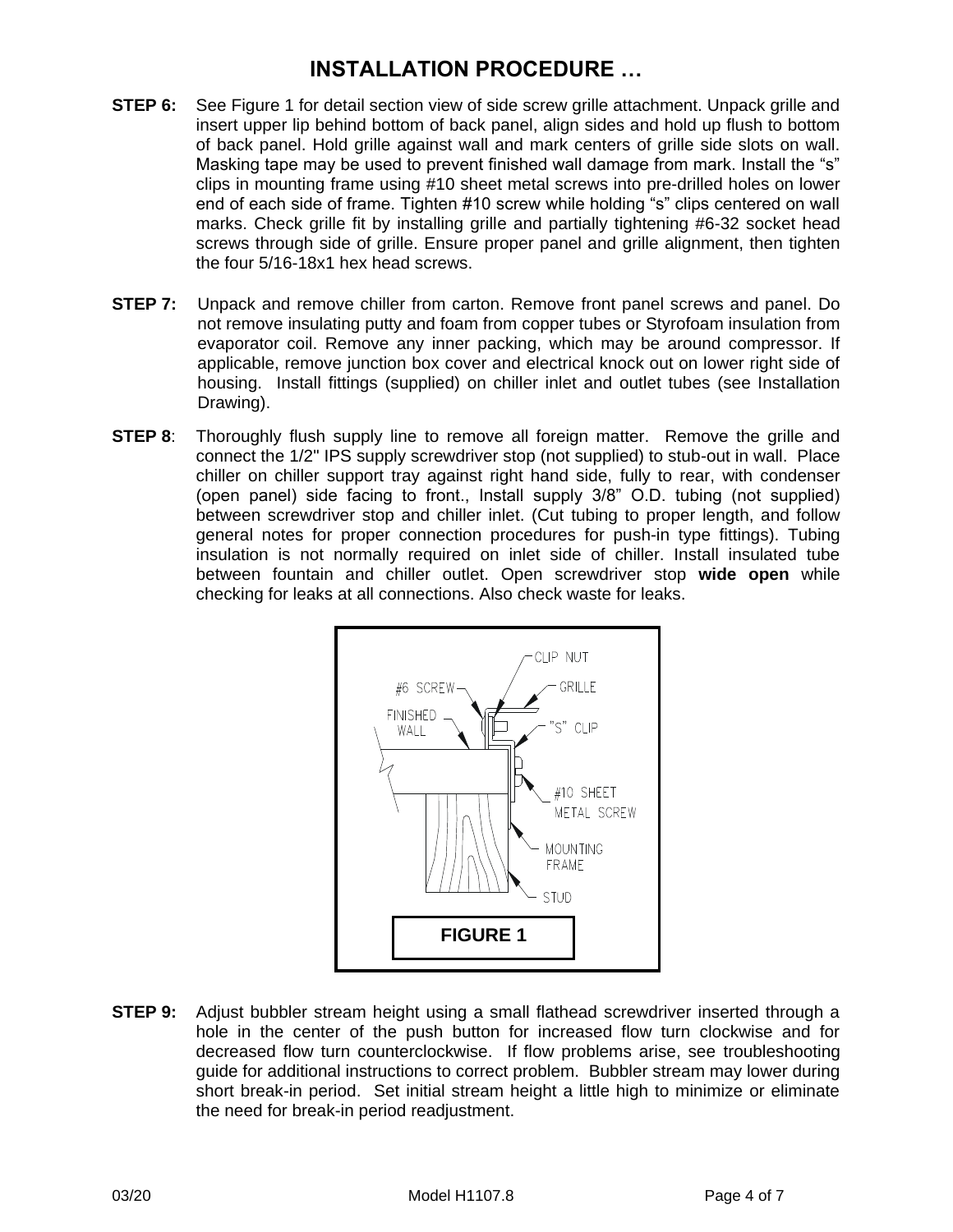# **INSTALLATION PROCEDURE …**

- **STEP 10:** Verify that electrical power is off and power supply voltage, phase and cycle match specifications printed on chiller label. In accordance with local codes, wire directly to incoming lines at internal chiller junction box. Verify that all of the inner packing is removed and hand rotate fan blade to verify free rotation. Reattach the chiller front panel. Turn power on and verify that the chiller cycles off after water reaches proper temperature. Finally check for leaks.
- **STEP 11:** Install grille and tighten outer side screws. Verify there is chilled water out of bubbler.

### **MAINTENANCE**

- **STEP 1:** Periodically clean the strainer located inside the valve body. Refer to 5874 Series Valve Manual for more information.
- **STEP 2:** The condenser fins on chiller should be periodically cleaned with a brush, an air hose or a vacuum cleaner. Care should be taken not to bend or deform the condenser fins.
- **STEP 3:** The chiller temperature control is factory set for 50 ° F water under normal conditions. For colder water, adjust the control clockwise. For warmer water, turn counterclockwise. Remove front chiller panel for access to temperature control. After adjustment allow unit to cycle off before checking outlet water temperature.

| <b>TROUBLESHOOTING</b> |                            |    |                                                                                              |  |
|------------------------|----------------------------|----|----------------------------------------------------------------------------------------------|--|
|                        | <b>PROBLEM</b>             |    | <b>REPAIR CHECKLIST</b>                                                                      |  |
|                        | Insufficient bubbler flow. |    | 1a. Check that inlet screwdriver stop valve is<br>in wide-open position.                     |  |
|                        |                            | b. | Verify minimum 30 psi flowing supply<br>pressure.                                            |  |
|                        |                            |    | Clean strainer. See 5874 Series Valve<br>Manual.                                             |  |
|                        |                            | d. | Adjust valve to increase flow. Use front<br>adjust screw or see 5874 Series Valve<br>Manual. |  |
| 2.                     | Water too warm or cold.    | a. | Adjust chiller temperature control,<br>clockwise for colder water.                           |  |

For more information about Haws products, see our website: [www.hawsco.com](http://www.hawsco.com/)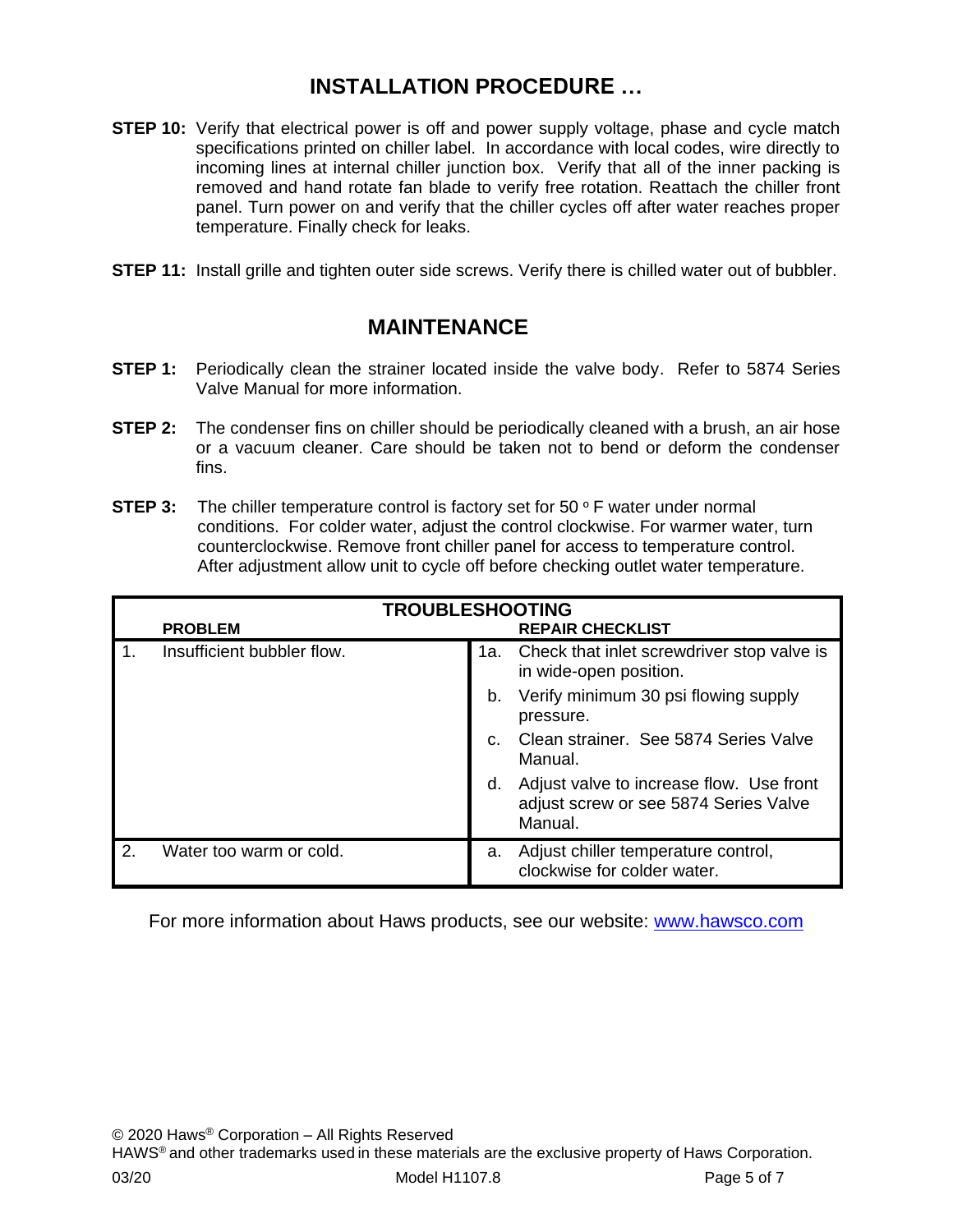

HAWS  $\textcircled{\tiny 8}$  and other trademarks used in these materials are the exclusive property of Haws Corporation.

PAGE 6 OF 7